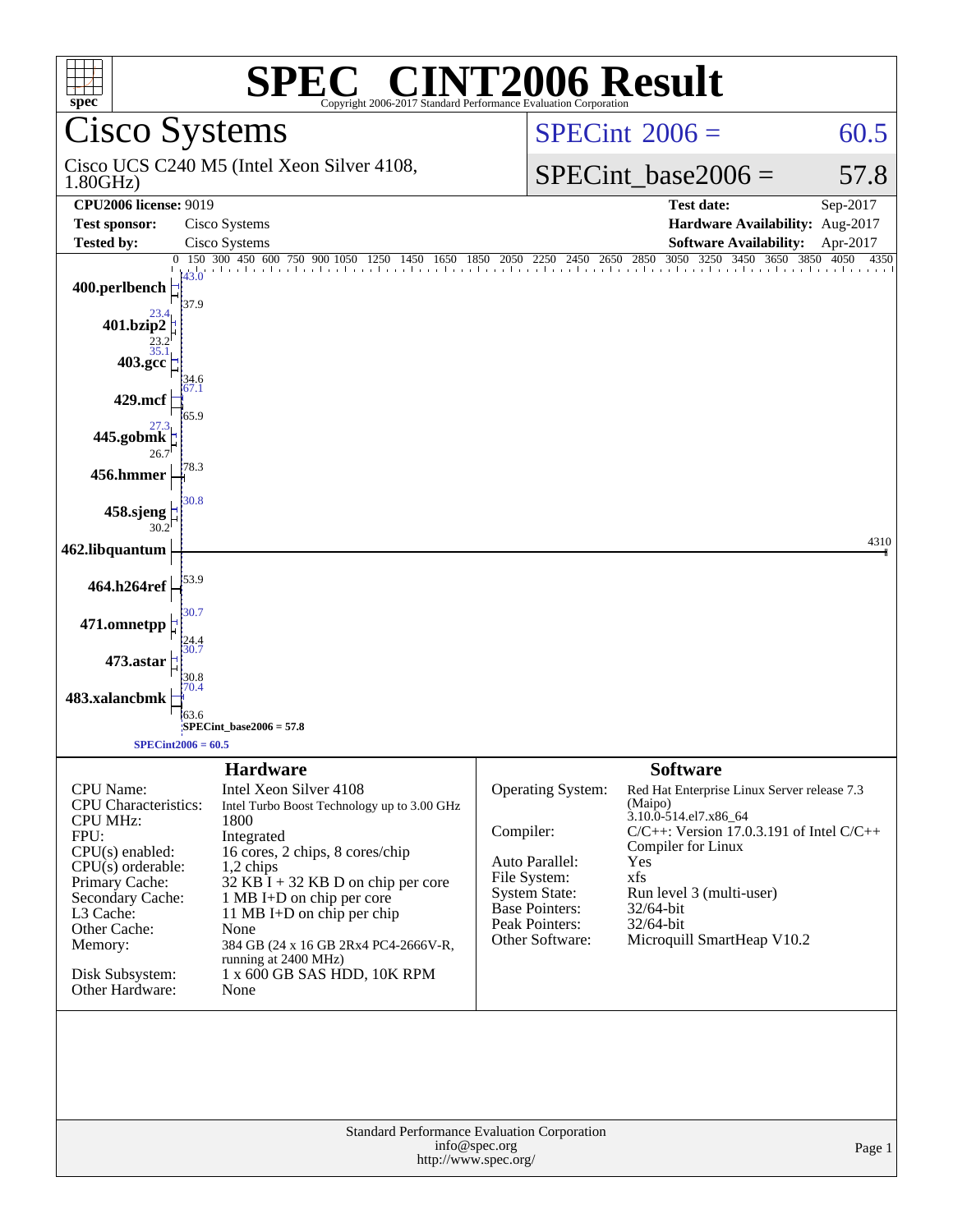

# Cisco Systems

1.80GHz) Cisco UCS C240 M5 (Intel Xeon Silver 4108,

#### $SPECint2006 = 60.5$  $SPECint2006 = 60.5$

#### SPECint base2006 =  $57.8$

**[CPU2006 license:](http://www.spec.org/auto/cpu2006/Docs/result-fields.html#CPU2006license)** 9019 **[Test date:](http://www.spec.org/auto/cpu2006/Docs/result-fields.html#Testdate)** Sep-2017 **[Test sponsor:](http://www.spec.org/auto/cpu2006/Docs/result-fields.html#Testsponsor)** Cisco Systems **[Hardware Availability:](http://www.spec.org/auto/cpu2006/Docs/result-fields.html#HardwareAvailability)** Aug-2017 **[Tested by:](http://www.spec.org/auto/cpu2006/Docs/result-fields.html#Testedby)** Cisco Systems **[Software Availability:](http://www.spec.org/auto/cpu2006/Docs/result-fields.html#SoftwareAvailability)** Apr-2017

#### **[Results Table](http://www.spec.org/auto/cpu2006/Docs/result-fields.html#ResultsTable)**

|                  | <b>Base</b>                                                                                              |              |                |              |                |       | <b>Peak</b>    |              |                |              |                |              |
|------------------|----------------------------------------------------------------------------------------------------------|--------------|----------------|--------------|----------------|-------|----------------|--------------|----------------|--------------|----------------|--------------|
| <b>Benchmark</b> | <b>Seconds</b>                                                                                           | <b>Ratio</b> | <b>Seconds</b> | <b>Ratio</b> | <b>Seconds</b> | Ratio | <b>Seconds</b> | <b>Ratio</b> | <b>Seconds</b> | <b>Ratio</b> | <b>Seconds</b> | <b>Ratio</b> |
| 400.perlbench    | 258                                                                                                      | 37.9         | 258            | 37.9         | 258            | 37.9  | 227            | 43.0         | 227            | 43.0         | 227            | 43.0         |
| $401$ .bzip2     | 417                                                                                                      | 23.2         | 416            | 23.2         | 416            | 23.2  | 412            | 23.4         | 412            | 23.4         | 412            | 23.4         |
| $403.\text{gcc}$ | 233                                                                                                      | 34.6         | 233            | 34.6         | 233            | 34.6  | 229            | 35.1         | 229            | 35.1         | 229            | 35.1         |
| $429$ mcf        | 139                                                                                                      | 65.8         | 138            | 65.9         | 137            | 66.7  | 136            | 67.1         | 136            | 67.1         | 136            | 67.2         |
| $445$ .gobmk     | 393                                                                                                      | 26.7         | 393            | 26.7         | 393            | 26.7  | 385            | 27.3         | 385            | 27.3         | 385            | 27.3         |
| $456.$ hmmer     | 119                                                                                                      | 78.3         | 119            | 78.4         | 119            | 78.3  | 119            | 78.3         | 119            | 78.4         | 119            | 78.3         |
| $458$ .sjeng     | 401                                                                                                      | 30.2         | 401            | 30.2         | 401            | 30.2  | <u>393</u>     | 30.8         | 393            | 30.8         | 393            | 30.8         |
| 462.libquantum   | 4.80                                                                                                     | 4310         | 4.81           | 4300         | 4.81           | 4310  | 4.80           | 4310         | 4.81           | 4300         | 4.81           | 4310         |
| 464.h264ref      | 410                                                                                                      | 53.9         | 410            | 53.9         | 411            | 53.9  | 410            | 53.9         | 410            | 53.9         | 411            | 53.9         |
| 471.omnetpp      | 256                                                                                                      | 24.4         | 256            | 24.4         | 256            | 24.4  | 203            | 30.7         | 203            | 30.7         | 203            | 30.8         |
| $473$ . astar    | 228                                                                                                      | 30.8         | 228            | 30.8         | 229            | 30.7  | 229            | 30.7         | 228            | 30.8         | 229            | 30.7         |
| 483.xalancbmk    | 108                                                                                                      | 63.6         | 108            | 63.7         | 108            | 63.6  | 98.0           | 70.4         | 98.0           | 70.4         | 98.0           | 70.4         |
|                  | Results appear in the order in which they were run. Bold underlined text indicates a median measurement. |              |                |              |                |       |                |              |                |              |                |              |

#### **[Submit Notes](http://www.spec.org/auto/cpu2006/Docs/result-fields.html#SubmitNotes)**

The config file option 'submit' was used.

#### **[Operating System Notes](http://www.spec.org/auto/cpu2006/Docs/result-fields.html#OperatingSystemNotes)**

Stack size set to unlimited using "ulimit -s unlimited"

#### **[Platform Notes](http://www.spec.org/auto/cpu2006/Docs/result-fields.html#PlatformNotes)**

BIOS Settings: Intel HyperThreading Technology set to Disabled CPU performance set to Enterprise Power Performance Tuning set to OS SNC set to Disabled IMC Interleaving set to Auto Patrol Scrub set to Disabled Sysinfo program /home/cpu2006-1.2/config/sysinfo.rev6993 Revision 6993 of 2015-11-06 (b5e8d4b4eb51ed28d7f98696cbe290c1) running on localhost.localdomain Mon Sep 11 11:13:13 2017 This section contains SUT (System Under Test) info as seen by some common utilities. To remove or add to this section, see: <http://www.spec.org/cpu2006/Docs/config.html#sysinfo> From /proc/cpuinfo model name : Intel(R) Xeon(R) Silver 4108 CPU @ 1.80GHz 2 "physical id"s (chips) 16 "processors"

Continued on next page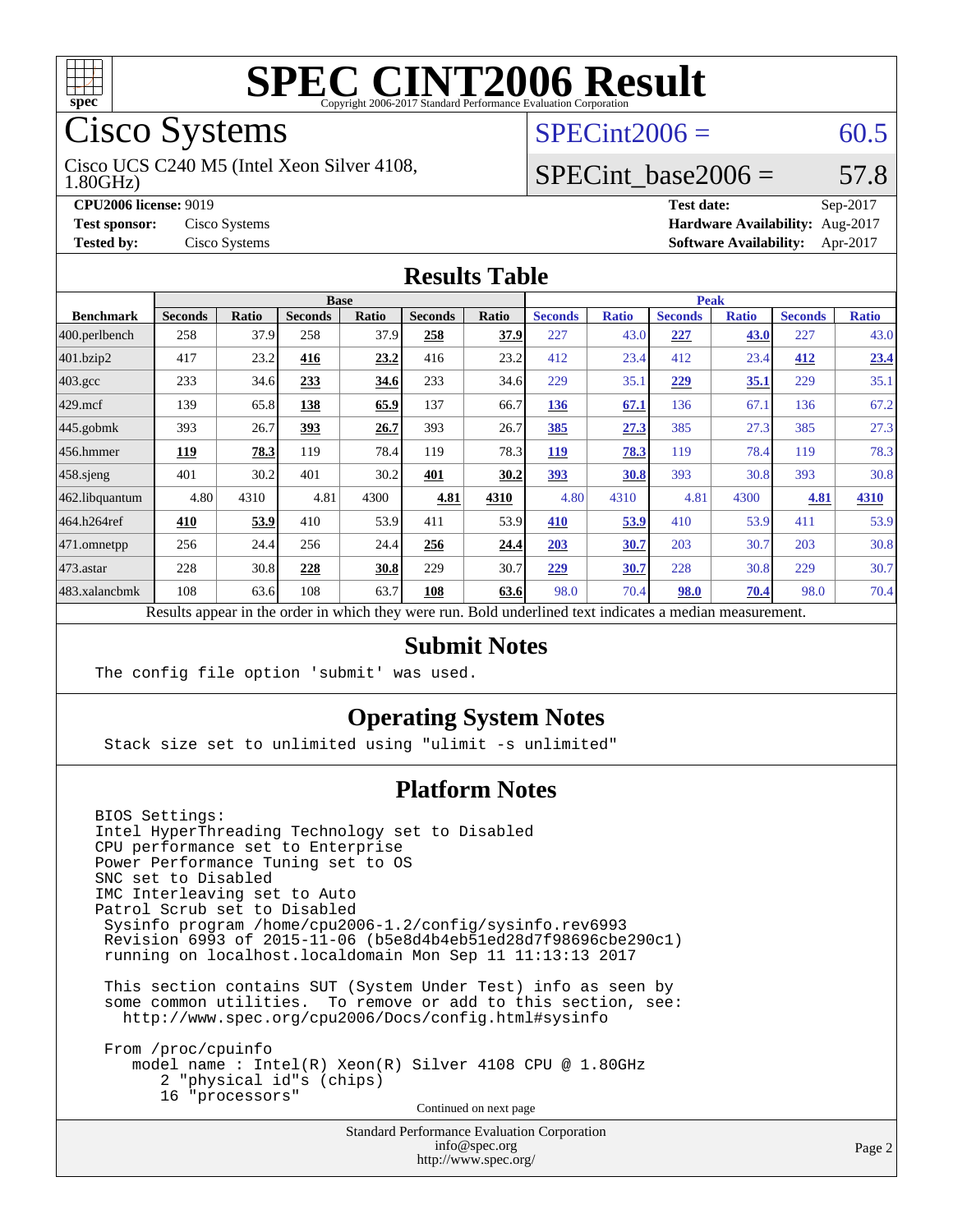

Cisco Systems

 $SPECint2006 = 60.5$  $SPECint2006 = 60.5$ 

1.80GHz) Cisco UCS C240 M5 (Intel Xeon Silver 4108,

SPECint base2006 =  $57.8$ 

**[CPU2006 license:](http://www.spec.org/auto/cpu2006/Docs/result-fields.html#CPU2006license)** 9019 **[Test date:](http://www.spec.org/auto/cpu2006/Docs/result-fields.html#Testdate)** Sep-2017 **[Test sponsor:](http://www.spec.org/auto/cpu2006/Docs/result-fields.html#Testsponsor)** Cisco Systems **[Hardware Availability:](http://www.spec.org/auto/cpu2006/Docs/result-fields.html#HardwareAvailability)** Aug-2017 **[Tested by:](http://www.spec.org/auto/cpu2006/Docs/result-fields.html#Testedby)** Cisco Systems **[Software Availability:](http://www.spec.org/auto/cpu2006/Docs/result-fields.html#SoftwareAvailability)** Apr-2017

#### **[Platform Notes \(Continued\)](http://www.spec.org/auto/cpu2006/Docs/result-fields.html#PlatformNotes)**

Standard Performance Evaluation Corporation [info@spec.org](mailto:info@spec.org) <http://www.spec.org/> Page 3 cores, siblings (Caution: counting these is hw and system dependent. The following excerpts from /proc/cpuinfo might not be reliable. Use with caution.) cpu cores : 8 siblings : 8 physical 0: cores 0 1 2 3 4 5 6 7 physical 1: cores 0 1 2 3 4 5 6 7 cache size : 11264 KB From /proc/meminfo<br>MemTotal: 394867584 kB HugePages\_Total: 0 Hugepagesize: 2048 kB From /etc/\*release\* /etc/\*version\* os-release: NAME="Red Hat Enterprise Linux Server" VERSION="7.3 (Maipo)" ID="rhel" ID\_LIKE="fedora" VERSION\_ID="7.3" PRETTY\_NAME="Red Hat Enterprise Linux Server 7.3 (Maipo)" ANSI\_COLOR="0;31" CPE\_NAME="cpe:/o:redhat:enterprise\_linux:7.3:GA:server" redhat-release: Red Hat Enterprise Linux Server release 7.3 (Maipo) system-release: Red Hat Enterprise Linux Server release 7.3 (Maipo) system-release-cpe: cpe:/o:redhat:enterprise\_linux:7.3:ga:server uname -a: Linux localhost.localdomain 3.10.0-514.el7.x86\_64 #1 SMP Wed Oct 19 11:24:13 EDT 2016 x86\_64 x86\_64 x86\_64 GNU/Linux run-level 3 Sep 11 11:04 SPEC is set to: /home/cpu2006-1.2 Filesystem Type Size Used Avail Use% Mounted on<br>/dev/sda3 xfs 459G 14G 446G 3% / /dev/sda3 xfs 459G 14G 446G 3% / Additional information from dmidecode: Warning: Use caution when you interpret this section. The 'dmidecode' program reads system data which is "intended to allow hardware to be accurately determined", but the intent may not be met, as there are frequent changes to hardware, firmware, and the "DMTF SMBIOS" standard. BIOS Cisco Systems, Inc. C240M5.3.1.1d.0.0615170707 06/15/2017Cisco Systems, Inc. C240M5.3.1.1d.0.0615170707 06/15/2017 Memory: 48x 0xCE00 M393A2G40EB2-CTD 16 GB 2 rank 2666 MHz, configured at 2400 MHz (End of data from sysinfo program) The correct amount of Memory installed is 384 GB (24 x 16 GB) and the dmidecode is reporting invalid number of DIMMs installed Continued on next page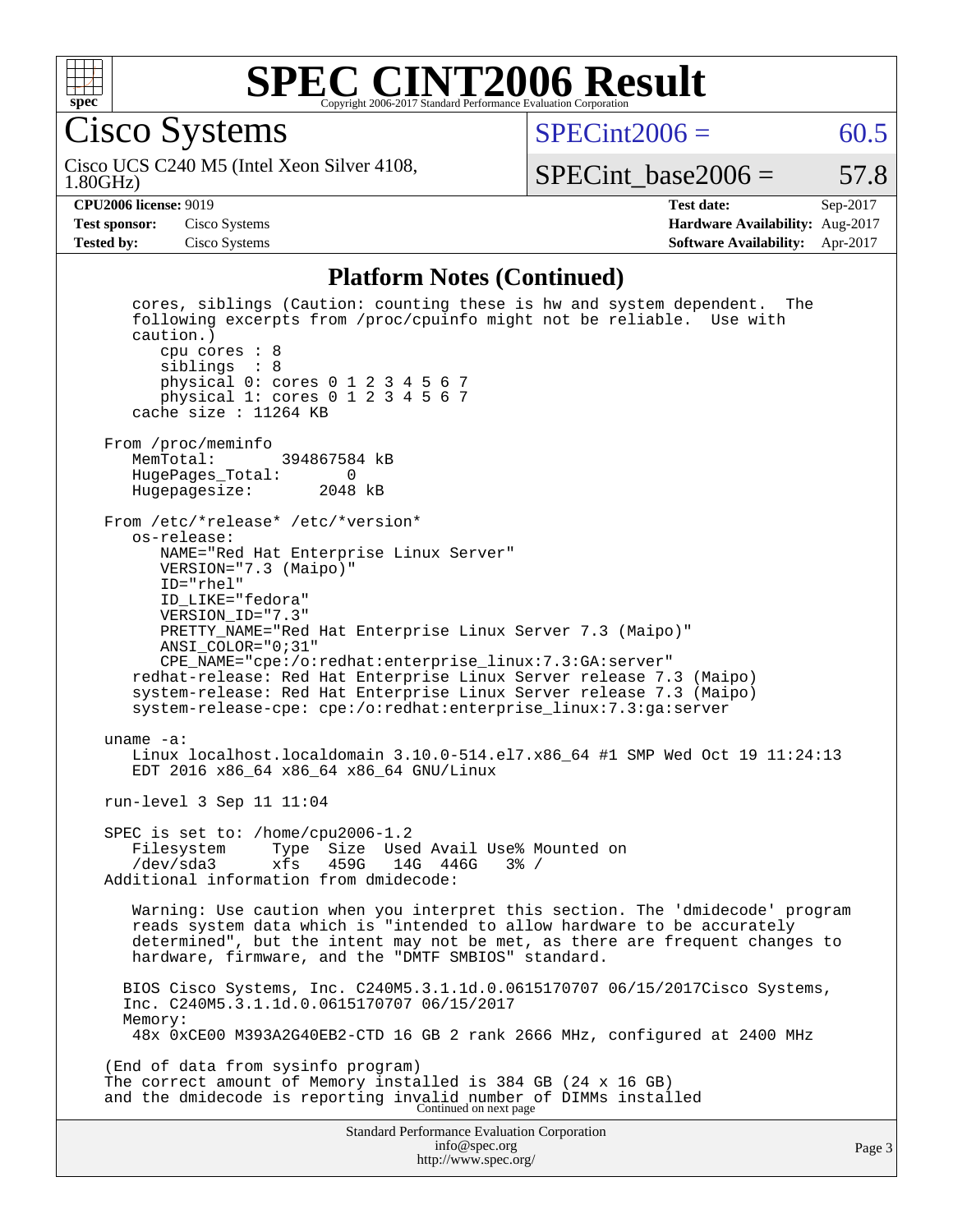

Cisco Systems

 $SPECint2006 = 60.5$  $SPECint2006 = 60.5$ 

1.80GHz) Cisco UCS C240 M5 (Intel Xeon Silver 4108,

**[Test sponsor:](http://www.spec.org/auto/cpu2006/Docs/result-fields.html#Testsponsor)** Cisco Systems **[Hardware Availability:](http://www.spec.org/auto/cpu2006/Docs/result-fields.html#HardwareAvailability)** Aug-2017

SPECint base2006 =  $57.8$ 

**[CPU2006 license:](http://www.spec.org/auto/cpu2006/Docs/result-fields.html#CPU2006license)** 9019 **[Test date:](http://www.spec.org/auto/cpu2006/Docs/result-fields.html#Testdate)** Sep-2017 **[Tested by:](http://www.spec.org/auto/cpu2006/Docs/result-fields.html#Testedby)** Cisco Systems **[Software Availability:](http://www.spec.org/auto/cpu2006/Docs/result-fields.html#SoftwareAvailability)** Apr-2017

#### **[Platform Notes \(Continued\)](http://www.spec.org/auto/cpu2006/Docs/result-fields.html#PlatformNotes)**

 Installed Memory: 24x 0xCE00 M393A2G40EB2-CTD 16 GB 2 rank 2666 MHz

#### **[General Notes](http://www.spec.org/auto/cpu2006/Docs/result-fields.html#GeneralNotes)**

Environment variables set by runspec before the start of the run: KMP\_AFFINITY = "granularity=fine,compact" LD\_LIBRARY\_PATH = "/home/cpu2006-1.2/lib/ia32:/home/cpu2006-1.2/lib/intel64:/home/cpu2006-1.2/sh10.2" OMP\_NUM\_THREADS = "16"

 Binaries compiled on a system with 1x Intel Core i7-4790 CPU + 32GB RAM memory using Redhat Enterprise Linux 7.2 Transparent Huge Pages enabled with: echo always > /sys/kernel/mm/transparent\_hugepage/enabled

### **[Base Compiler Invocation](http://www.spec.org/auto/cpu2006/Docs/result-fields.html#BaseCompilerInvocation)**

[C benchmarks](http://www.spec.org/auto/cpu2006/Docs/result-fields.html#Cbenchmarks): [icc -m64](http://www.spec.org/cpu2006/results/res2017q4/cpu2006-20170919-50239.flags.html#user_CCbase_intel_icc_64bit_bda6cc9af1fdbb0edc3795bac97ada53)

[C++ benchmarks:](http://www.spec.org/auto/cpu2006/Docs/result-fields.html#CXXbenchmarks) [icpc -m64](http://www.spec.org/cpu2006/results/res2017q4/cpu2006-20170919-50239.flags.html#user_CXXbase_intel_icpc_64bit_fc66a5337ce925472a5c54ad6a0de310)

### **[Base Portability Flags](http://www.spec.org/auto/cpu2006/Docs/result-fields.html#BasePortabilityFlags)**

 400.perlbench: [-DSPEC\\_CPU\\_LP64](http://www.spec.org/cpu2006/results/res2017q4/cpu2006-20170919-50239.flags.html#b400.perlbench_basePORTABILITY_DSPEC_CPU_LP64) [-DSPEC\\_CPU\\_LINUX\\_X64](http://www.spec.org/cpu2006/results/res2017q4/cpu2006-20170919-50239.flags.html#b400.perlbench_baseCPORTABILITY_DSPEC_CPU_LINUX_X64) 401.bzip2: [-DSPEC\\_CPU\\_LP64](http://www.spec.org/cpu2006/results/res2017q4/cpu2006-20170919-50239.flags.html#suite_basePORTABILITY401_bzip2_DSPEC_CPU_LP64) 403.gcc: [-DSPEC\\_CPU\\_LP64](http://www.spec.org/cpu2006/results/res2017q4/cpu2006-20170919-50239.flags.html#suite_basePORTABILITY403_gcc_DSPEC_CPU_LP64) 429.mcf: [-DSPEC\\_CPU\\_LP64](http://www.spec.org/cpu2006/results/res2017q4/cpu2006-20170919-50239.flags.html#suite_basePORTABILITY429_mcf_DSPEC_CPU_LP64) 445.gobmk: [-DSPEC\\_CPU\\_LP64](http://www.spec.org/cpu2006/results/res2017q4/cpu2006-20170919-50239.flags.html#suite_basePORTABILITY445_gobmk_DSPEC_CPU_LP64) 456.hmmer: [-DSPEC\\_CPU\\_LP64](http://www.spec.org/cpu2006/results/res2017q4/cpu2006-20170919-50239.flags.html#suite_basePORTABILITY456_hmmer_DSPEC_CPU_LP64) 458.sjeng: [-DSPEC\\_CPU\\_LP64](http://www.spec.org/cpu2006/results/res2017q4/cpu2006-20170919-50239.flags.html#suite_basePORTABILITY458_sjeng_DSPEC_CPU_LP64) 462.libquantum: [-DSPEC\\_CPU\\_LP64](http://www.spec.org/cpu2006/results/res2017q4/cpu2006-20170919-50239.flags.html#suite_basePORTABILITY462_libquantum_DSPEC_CPU_LP64) [-DSPEC\\_CPU\\_LINUX](http://www.spec.org/cpu2006/results/res2017q4/cpu2006-20170919-50239.flags.html#b462.libquantum_baseCPORTABILITY_DSPEC_CPU_LINUX) 464.h264ref: [-DSPEC\\_CPU\\_LP64](http://www.spec.org/cpu2006/results/res2017q4/cpu2006-20170919-50239.flags.html#suite_basePORTABILITY464_h264ref_DSPEC_CPU_LP64) 471.omnetpp: [-DSPEC\\_CPU\\_LP64](http://www.spec.org/cpu2006/results/res2017q4/cpu2006-20170919-50239.flags.html#suite_basePORTABILITY471_omnetpp_DSPEC_CPU_LP64) 473.astar: [-DSPEC\\_CPU\\_LP64](http://www.spec.org/cpu2006/results/res2017q4/cpu2006-20170919-50239.flags.html#suite_basePORTABILITY473_astar_DSPEC_CPU_LP64) 483.xalancbmk: [-DSPEC\\_CPU\\_LP64](http://www.spec.org/cpu2006/results/res2017q4/cpu2006-20170919-50239.flags.html#suite_basePORTABILITY483_xalancbmk_DSPEC_CPU_LP64) [-DSPEC\\_CPU\\_LINUX](http://www.spec.org/cpu2006/results/res2017q4/cpu2006-20170919-50239.flags.html#b483.xalancbmk_baseCXXPORTABILITY_DSPEC_CPU_LINUX)

## **[Base Optimization Flags](http://www.spec.org/auto/cpu2006/Docs/result-fields.html#BaseOptimizationFlags)**

[C benchmarks](http://www.spec.org/auto/cpu2006/Docs/result-fields.html#Cbenchmarks): [-xCORE-AVX2](http://www.spec.org/cpu2006/results/res2017q4/cpu2006-20170919-50239.flags.html#user_CCbase_f-xCORE-AVX2) [-ipo](http://www.spec.org/cpu2006/results/res2017q4/cpu2006-20170919-50239.flags.html#user_CCbase_f-ipo) [-O3](http://www.spec.org/cpu2006/results/res2017q4/cpu2006-20170919-50239.flags.html#user_CCbase_f-O3) [-no-prec-div](http://www.spec.org/cpu2006/results/res2017q4/cpu2006-20170919-50239.flags.html#user_CCbase_f-no-prec-div) [-parallel](http://www.spec.org/cpu2006/results/res2017q4/cpu2006-20170919-50239.flags.html#user_CCbase_f-parallel) [-qopt-prefetch](http://www.spec.org/cpu2006/results/res2017q4/cpu2006-20170919-50239.flags.html#user_CCbase_f-qopt-prefetch) [-auto-p32](http://www.spec.org/cpu2006/results/res2017q4/cpu2006-20170919-50239.flags.html#user_CCbase_f-auto-p32)

Continued on next page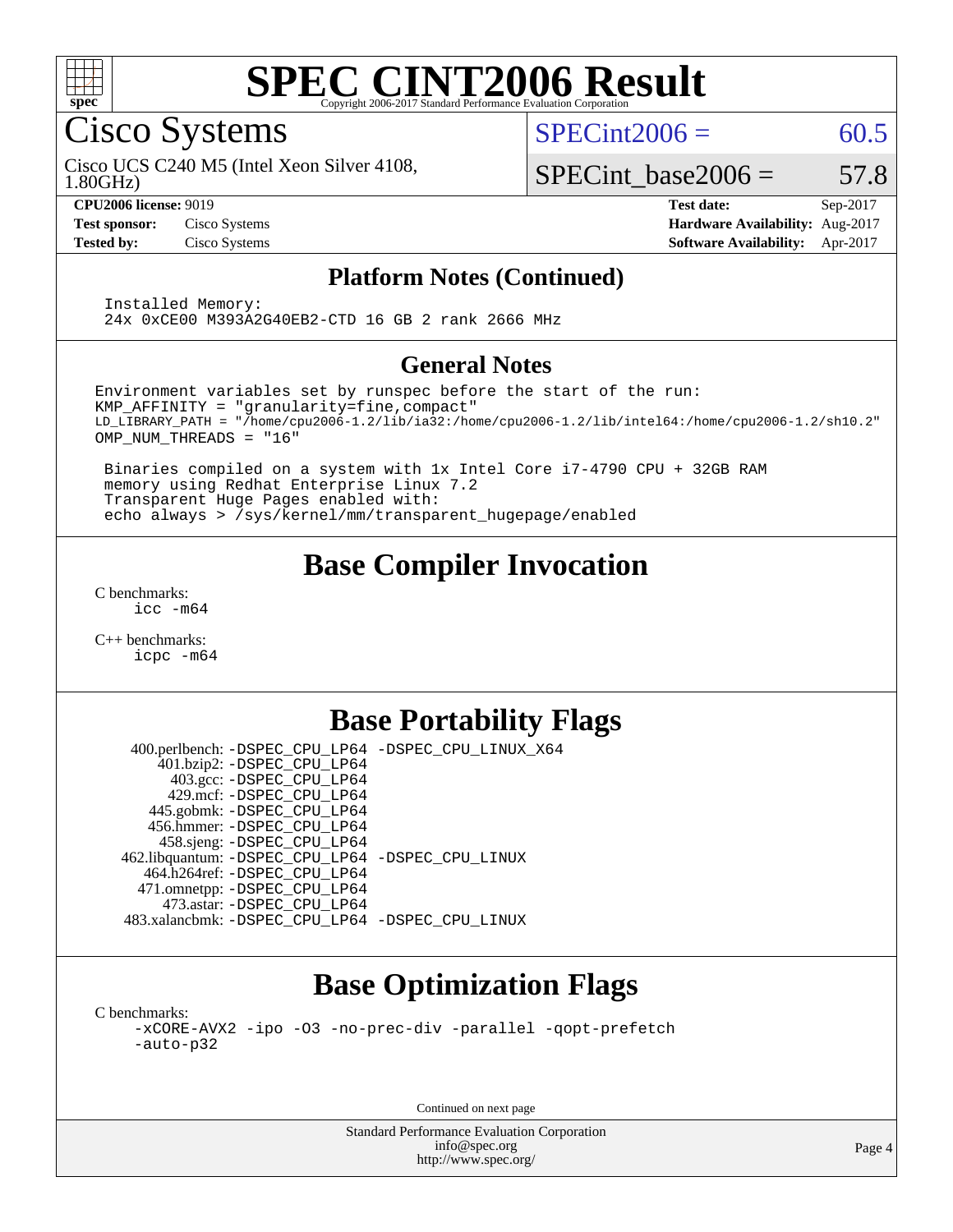

Cisco Systems

 $SPECint2006 = 60.5$  $SPECint2006 = 60.5$ 

1.80GHz) Cisco UCS C240 M5 (Intel Xeon Silver 4108,

SPECint base2006 =  $57.8$ 

**[CPU2006 license:](http://www.spec.org/auto/cpu2006/Docs/result-fields.html#CPU2006license)** 9019 **[Test date:](http://www.spec.org/auto/cpu2006/Docs/result-fields.html#Testdate)** Sep-2017 **[Test sponsor:](http://www.spec.org/auto/cpu2006/Docs/result-fields.html#Testsponsor)** Cisco Systems **[Hardware Availability:](http://www.spec.org/auto/cpu2006/Docs/result-fields.html#HardwareAvailability)** Aug-2017 **[Tested by:](http://www.spec.org/auto/cpu2006/Docs/result-fields.html#Testedby)** Cisco Systems **[Software Availability:](http://www.spec.org/auto/cpu2006/Docs/result-fields.html#SoftwareAvailability)** Apr-2017

### **[Base Optimization Flags \(Continued\)](http://www.spec.org/auto/cpu2006/Docs/result-fields.html#BaseOptimizationFlags)**

[C++ benchmarks:](http://www.spec.org/auto/cpu2006/Docs/result-fields.html#CXXbenchmarks)

[-xCORE-AVX2](http://www.spec.org/cpu2006/results/res2017q4/cpu2006-20170919-50239.flags.html#user_CXXbase_f-xCORE-AVX2) [-ipo](http://www.spec.org/cpu2006/results/res2017q4/cpu2006-20170919-50239.flags.html#user_CXXbase_f-ipo) [-O3](http://www.spec.org/cpu2006/results/res2017q4/cpu2006-20170919-50239.flags.html#user_CXXbase_f-O3) [-no-prec-div](http://www.spec.org/cpu2006/results/res2017q4/cpu2006-20170919-50239.flags.html#user_CXXbase_f-no-prec-div) [-qopt-prefetch](http://www.spec.org/cpu2006/results/res2017q4/cpu2006-20170919-50239.flags.html#user_CXXbase_f-qopt-prefetch) [-auto-p32](http://www.spec.org/cpu2006/results/res2017q4/cpu2006-20170919-50239.flags.html#user_CXXbase_f-auto-p32) [-Wl,-z,muldefs](http://www.spec.org/cpu2006/results/res2017q4/cpu2006-20170919-50239.flags.html#user_CXXbase_link_force_multiple1_74079c344b956b9658436fd1b6dd3a8a) [-L/sh10.2 -lsmartheap64](http://www.spec.org/cpu2006/results/res2017q4/cpu2006-20170919-50239.flags.html#user_CXXbase_SmartHeap64_63911d860fc08c15fa1d5bf319b9d8d5)

#### **[Base Other Flags](http://www.spec.org/auto/cpu2006/Docs/result-fields.html#BaseOtherFlags)**

[C benchmarks](http://www.spec.org/auto/cpu2006/Docs/result-fields.html#Cbenchmarks):

403.gcc: [-Dalloca=\\_alloca](http://www.spec.org/cpu2006/results/res2017q4/cpu2006-20170919-50239.flags.html#b403.gcc_baseEXTRA_CFLAGS_Dalloca_be3056838c12de2578596ca5467af7f3)

### **[Peak Compiler Invocation](http://www.spec.org/auto/cpu2006/Docs/result-fields.html#PeakCompilerInvocation)**

[C benchmarks \(except as noted below\)](http://www.spec.org/auto/cpu2006/Docs/result-fields.html#Cbenchmarksexceptasnotedbelow):

[icc -m64](http://www.spec.org/cpu2006/results/res2017q4/cpu2006-20170919-50239.flags.html#user_CCpeak_intel_icc_64bit_bda6cc9af1fdbb0edc3795bac97ada53)

400.perlbench: [icc -m32 -L/opt/intel/compilers\\_and\\_libraries\\_2017/linux/lib/ia32](http://www.spec.org/cpu2006/results/res2017q4/cpu2006-20170919-50239.flags.html#user_peakCCLD400_perlbench_intel_icc_c29f3ff5a7ed067b11e4ec10a03f03ae)

445.gobmk: [icc -m32 -L/opt/intel/compilers\\_and\\_libraries\\_2017/linux/lib/ia32](http://www.spec.org/cpu2006/results/res2017q4/cpu2006-20170919-50239.flags.html#user_peakCCLD445_gobmk_intel_icc_c29f3ff5a7ed067b11e4ec10a03f03ae)

[C++ benchmarks \(except as noted below\):](http://www.spec.org/auto/cpu2006/Docs/result-fields.html#CXXbenchmarksexceptasnotedbelow)

[icc -m32 -L/opt/intel/compilers\\_and\\_libraries\\_2017/linux/lib/ia32](http://www.spec.org/cpu2006/results/res2017q4/cpu2006-20170919-50239.flags.html#user_CXXpeak_intel_icc_c29f3ff5a7ed067b11e4ec10a03f03ae)

473.astar: [icpc -m64](http://www.spec.org/cpu2006/results/res2017q4/cpu2006-20170919-50239.flags.html#user_peakCXXLD473_astar_intel_icpc_64bit_fc66a5337ce925472a5c54ad6a0de310)

#### **[Peak Portability Flags](http://www.spec.org/auto/cpu2006/Docs/result-fields.html#PeakPortabilityFlags)**

 400.perlbench: [-D\\_FILE\\_OFFSET\\_BITS=64](http://www.spec.org/cpu2006/results/res2017q4/cpu2006-20170919-50239.flags.html#user_peakPORTABILITY400_perlbench_file_offset_bits_64_438cf9856305ebd76870a2c6dc2689ab) [-DSPEC\\_CPU\\_LINUX\\_IA32](http://www.spec.org/cpu2006/results/res2017q4/cpu2006-20170919-50239.flags.html#b400.perlbench_peakCPORTABILITY_DSPEC_CPU_LINUX_IA32) 401.bzip2: [-DSPEC\\_CPU\\_LP64](http://www.spec.org/cpu2006/results/res2017q4/cpu2006-20170919-50239.flags.html#suite_peakPORTABILITY401_bzip2_DSPEC_CPU_LP64) 403.gcc: [-DSPEC\\_CPU\\_LP64](http://www.spec.org/cpu2006/results/res2017q4/cpu2006-20170919-50239.flags.html#suite_peakPORTABILITY403_gcc_DSPEC_CPU_LP64) 429.mcf: [-DSPEC\\_CPU\\_LP64](http://www.spec.org/cpu2006/results/res2017q4/cpu2006-20170919-50239.flags.html#suite_peakPORTABILITY429_mcf_DSPEC_CPU_LP64) 445.gobmk: [-D\\_FILE\\_OFFSET\\_BITS=64](http://www.spec.org/cpu2006/results/res2017q4/cpu2006-20170919-50239.flags.html#user_peakPORTABILITY445_gobmk_file_offset_bits_64_438cf9856305ebd76870a2c6dc2689ab) 456.hmmer: [-DSPEC\\_CPU\\_LP64](http://www.spec.org/cpu2006/results/res2017q4/cpu2006-20170919-50239.flags.html#suite_peakPORTABILITY456_hmmer_DSPEC_CPU_LP64) 458.sjeng: [-DSPEC\\_CPU\\_LP64](http://www.spec.org/cpu2006/results/res2017q4/cpu2006-20170919-50239.flags.html#suite_peakPORTABILITY458_sjeng_DSPEC_CPU_LP64) 462.libquantum: [-DSPEC\\_CPU\\_LP64](http://www.spec.org/cpu2006/results/res2017q4/cpu2006-20170919-50239.flags.html#suite_peakPORTABILITY462_libquantum_DSPEC_CPU_LP64) [-DSPEC\\_CPU\\_LINUX](http://www.spec.org/cpu2006/results/res2017q4/cpu2006-20170919-50239.flags.html#b462.libquantum_peakCPORTABILITY_DSPEC_CPU_LINUX) 464.h264ref: [-DSPEC\\_CPU\\_LP64](http://www.spec.org/cpu2006/results/res2017q4/cpu2006-20170919-50239.flags.html#suite_peakPORTABILITY464_h264ref_DSPEC_CPU_LP64) 471.omnetpp: [-D\\_FILE\\_OFFSET\\_BITS=64](http://www.spec.org/cpu2006/results/res2017q4/cpu2006-20170919-50239.flags.html#user_peakPORTABILITY471_omnetpp_file_offset_bits_64_438cf9856305ebd76870a2c6dc2689ab) 473.astar: [-DSPEC\\_CPU\\_LP64](http://www.spec.org/cpu2006/results/res2017q4/cpu2006-20170919-50239.flags.html#suite_peakPORTABILITY473_astar_DSPEC_CPU_LP64) 483.xalancbmk: [-D\\_FILE\\_OFFSET\\_BITS=64](http://www.spec.org/cpu2006/results/res2017q4/cpu2006-20170919-50239.flags.html#user_peakPORTABILITY483_xalancbmk_file_offset_bits_64_438cf9856305ebd76870a2c6dc2689ab) [-DSPEC\\_CPU\\_LINUX](http://www.spec.org/cpu2006/results/res2017q4/cpu2006-20170919-50239.flags.html#b483.xalancbmk_peakCXXPORTABILITY_DSPEC_CPU_LINUX)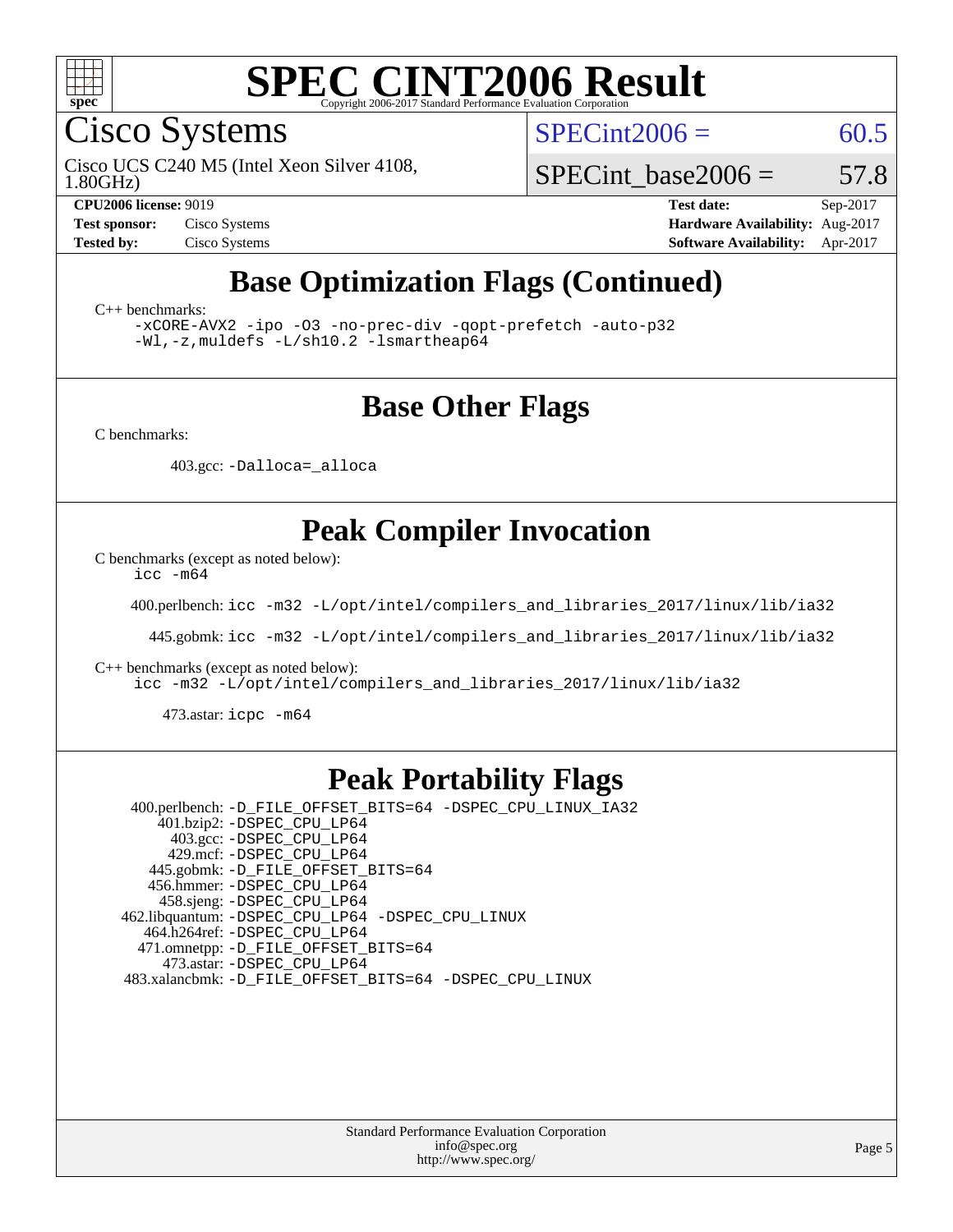

Cisco Systems

 $SPECint2006 = 60.5$  $SPECint2006 = 60.5$ 

1.80GHz) Cisco UCS C240 M5 (Intel Xeon Silver 4108,

 $SPECTnt\_base2006 = 57.8$ 

**[CPU2006 license:](http://www.spec.org/auto/cpu2006/Docs/result-fields.html#CPU2006license)** 9019 **[Test date:](http://www.spec.org/auto/cpu2006/Docs/result-fields.html#Testdate)** Sep-2017 **[Test sponsor:](http://www.spec.org/auto/cpu2006/Docs/result-fields.html#Testsponsor)** Cisco Systems **[Hardware Availability:](http://www.spec.org/auto/cpu2006/Docs/result-fields.html#HardwareAvailability)** Aug-2017 **[Tested by:](http://www.spec.org/auto/cpu2006/Docs/result-fields.html#Testedby)** Cisco Systems **[Software Availability:](http://www.spec.org/auto/cpu2006/Docs/result-fields.html#SoftwareAvailability)** Apr-2017

# **[Peak Optimization Flags](http://www.spec.org/auto/cpu2006/Docs/result-fields.html#PeakOptimizationFlags)**

#### [C benchmarks](http://www.spec.org/auto/cpu2006/Docs/result-fields.html#Cbenchmarks):

|                              | 400.perlbench: $-prof-gen(pass 1)$ $-prof-use(pass 2)$ $-xCORE-AVX2(pass 2)$<br>$-par-num-threads=1(pass 1) -ipo(pass 2) -03(pass 2)$<br>-no-prec-div(pass 2) -qopt-prefetch                                                  |  |  |  |  |  |
|------------------------------|-------------------------------------------------------------------------------------------------------------------------------------------------------------------------------------------------------------------------------|--|--|--|--|--|
|                              | 401.bzip2: -prof-gen(pass 1) -prof-use(pass 2) -xCORE-AVX2(pass 2)<br>$-par-num-threads=1(pass 1) -ipo(pass 2) -03(pass 2)$<br>-no-prec-div -auto-ilp32 -qopt-prefetch                                                        |  |  |  |  |  |
|                              | 403.gcc: -xCORE-AVX2 -ipo -03 -no-prec-div -inline-calloc<br>-qopt-malloc-options=3 -auto-ilp32                                                                                                                               |  |  |  |  |  |
|                              | 429.mcf: -xCORE-AVX2 -ipo -03 -no-prec-div -parallel<br>-gopt-prefetch -auto-p32                                                                                                                                              |  |  |  |  |  |
|                              | 445.gobmk: -prof-gen(pass 1) -prof-use(pass 2) -xCORE-AVX2(pass 2)<br>$-par-num-threads=1(pass 1) -ipo(pass 2) -03(pass 2)$<br>$-no-prec-div(pass 2)$                                                                         |  |  |  |  |  |
| $456.$ hmmer: basepeak = yes |                                                                                                                                                                                                                               |  |  |  |  |  |
|                              | 458.sjeng: -prof-gen(pass 1) -prof-use(pass 2) -xCORE-AVX2(pass 2)<br>$-par-num-threads=1(pass 1) -ipo(pass 2) -03(pass 2)$<br>-no-prec-div(pass 2) -unroll4                                                                  |  |  |  |  |  |
|                              | $462$ .libquantum: basepeak = yes                                                                                                                                                                                             |  |  |  |  |  |
|                              | $464.h264 \text{ref}$ : basepeak = yes                                                                                                                                                                                        |  |  |  |  |  |
| $C_{++}$ benchmarks:         |                                                                                                                                                                                                                               |  |  |  |  |  |
|                              | 471.omnetpp: -prof-gen(pass 1) -prof-use(pass 2) -xCORE-AVX2(pass 2)<br>$-par-num-threads=1(pass 1) -ipo(pass 2) -03(pass 2)$<br>-no-prec-div(pass 2) -qopt-ra-region-strategy=block<br>-Wl,-z, muldefs -L/sh10.2 -lsmartheap |  |  |  |  |  |
|                              | 473.astar: -xCORE-AVX2 -ipo -03 -no-prec-div -qopt-prefetch<br>-auto-p32 -Wl,-z, muldefs -L/sh10.2 -lsmartheap64                                                                                                              |  |  |  |  |  |
|                              | 483.xalancbmk: -xCORE-AVX2 -ipo -03 -no-prec-div -qopt-prefetch<br>-Wl,-z, muldefs -L/sh10.2 -lsmartheap                                                                                                                      |  |  |  |  |  |
|                              |                                                                                                                                                                                                                               |  |  |  |  |  |

### **[Peak Other Flags](http://www.spec.org/auto/cpu2006/Docs/result-fields.html#PeakOtherFlags)**

[C benchmarks](http://www.spec.org/auto/cpu2006/Docs/result-fields.html#Cbenchmarks):

Continued on next page